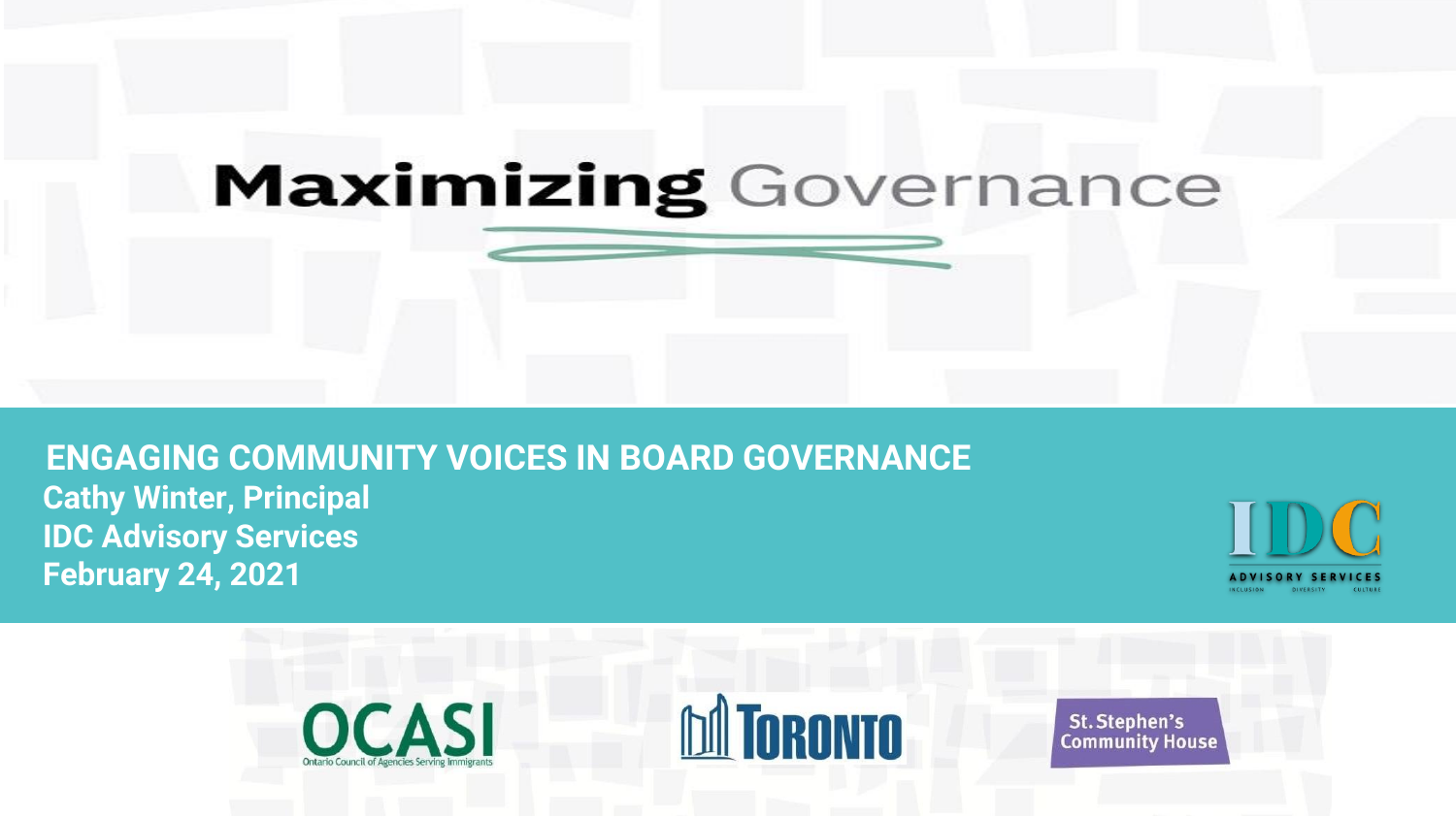### **Good Governance**

● Responsibility for the oversight of the present and future needs of the organization

● Exercises prudence in policy-setting and decision-making



● Strategic and intentional

● Ensures that the best interests of all stakeholders are taken into account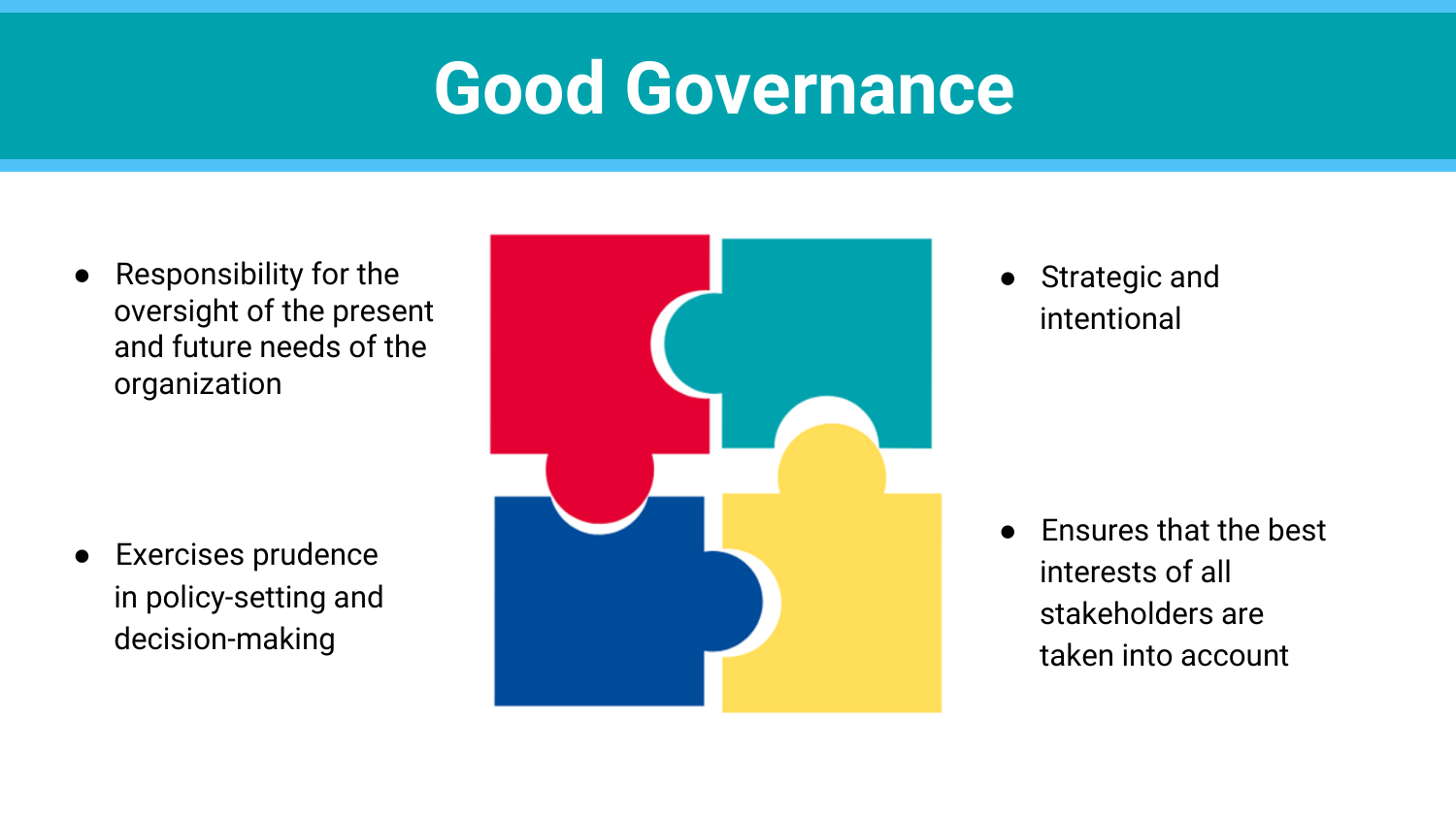### **Not-For-Profit Governance in Current Environment**

- Impact of COVID 19 on marginalized communities and demands for social justice exposed both the historical and existing systemic and structural inequities and racism, resulting in demands for addressing and dismantling them
- As leaders of the FPB sector, which exists for the pubic benefit, we must do better in addressing the needs of the communities we serve, and engaging them in that journey

*"Do the best you can until you know better, then when you know better, be better."* - *Maya Angelou -*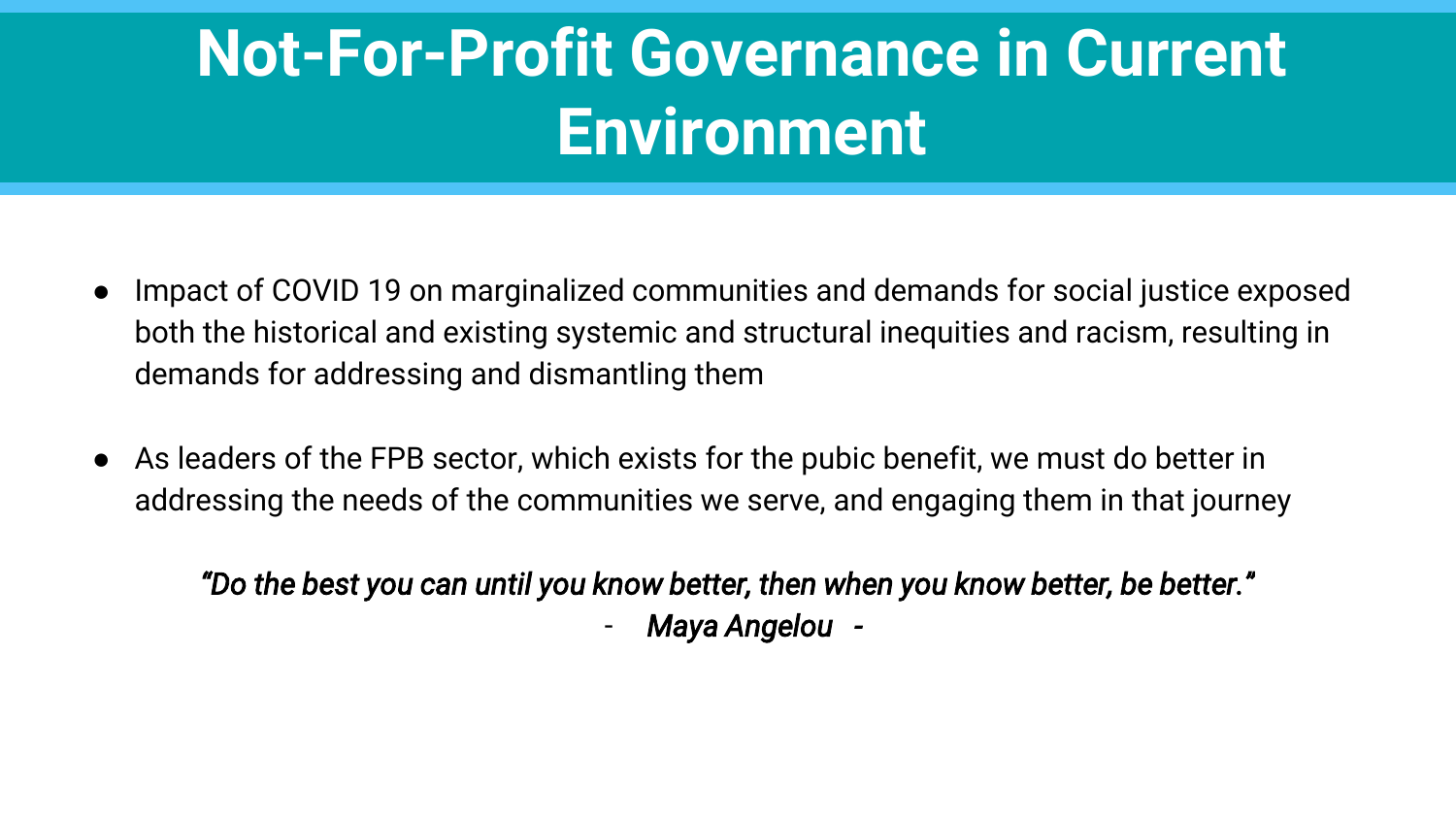## **Reflection: Organization and Personal**

| <b>Organization</b>                                   | <b>Personal</b>                                                                                                         |
|-------------------------------------------------------|-------------------------------------------------------------------------------------------------------------------------|
| Values                                                | <b>Biases</b>                                                                                                           |
| Vision                                                | Values                                                                                                                  |
| <b>Mission</b>                                        | Acknowledge and respect perspectives of<br>those we serve affected by systemic<br>inequities, discrimination and racism |
| <b>Structures</b>                                     | Recognize relevance of communities to the<br><b>FPB</b> sector                                                          |
| Power                                                 | Engage in learnings and understanding of<br>equity, power and privilege                                                 |
| <b>Community Impact</b>                               | Determine how best to engage with<br>$\bullet$                                                                          |
| • Knowledge of systemic racism and<br>discriminatinon | communities we serve; be more accountable<br>to them, our mission and to achieving<br>community impact                  |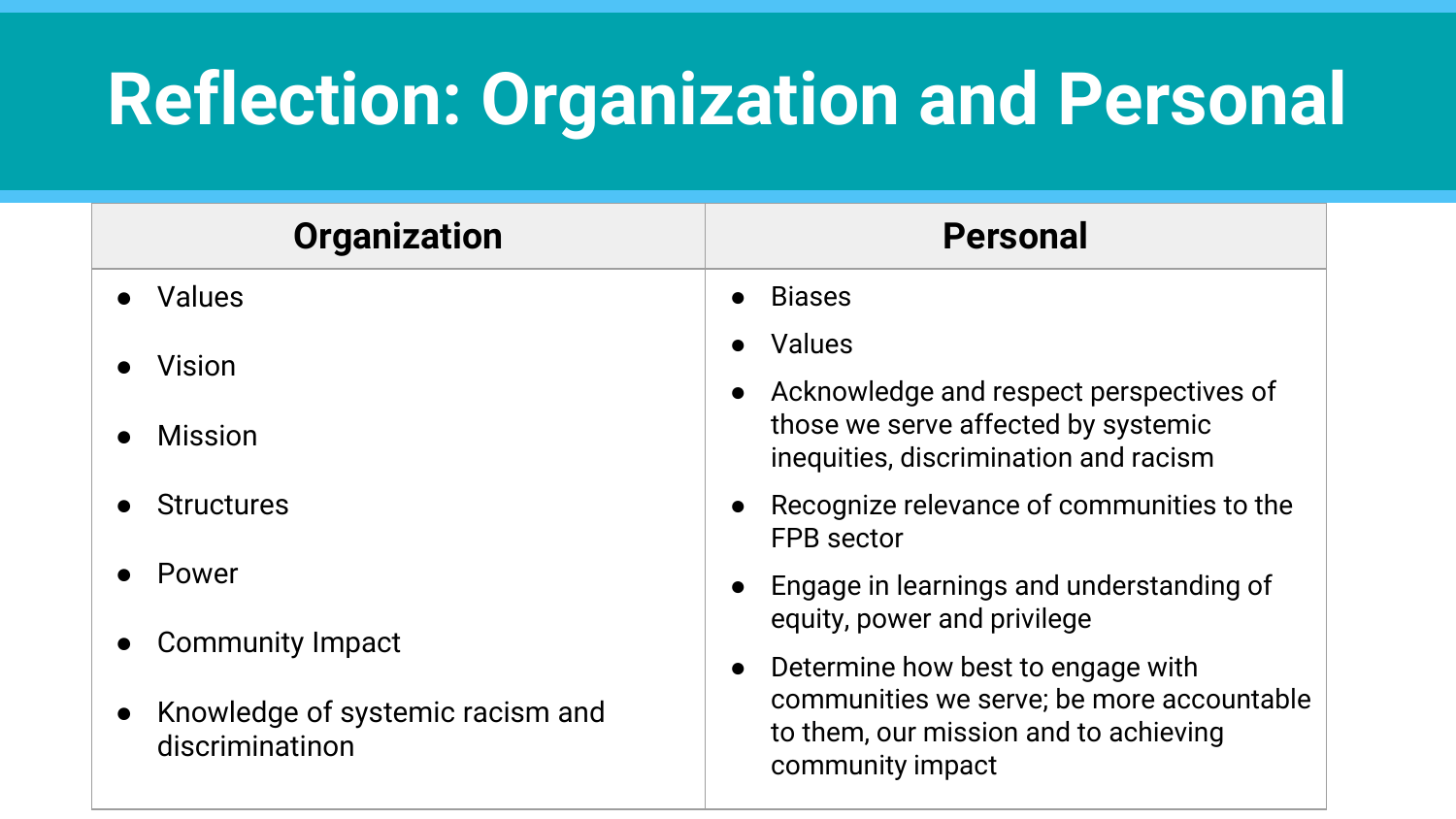## **Relevance of Existing Governance Model**

- Top down, command and control, based on corporate model
- Small group of people, often outside community being served, making decisions in the absence of community voices
- Internal focused
- Isolation from very community they ostensibly serve
- Ineffective governance accountability
- **Minimal community impact**

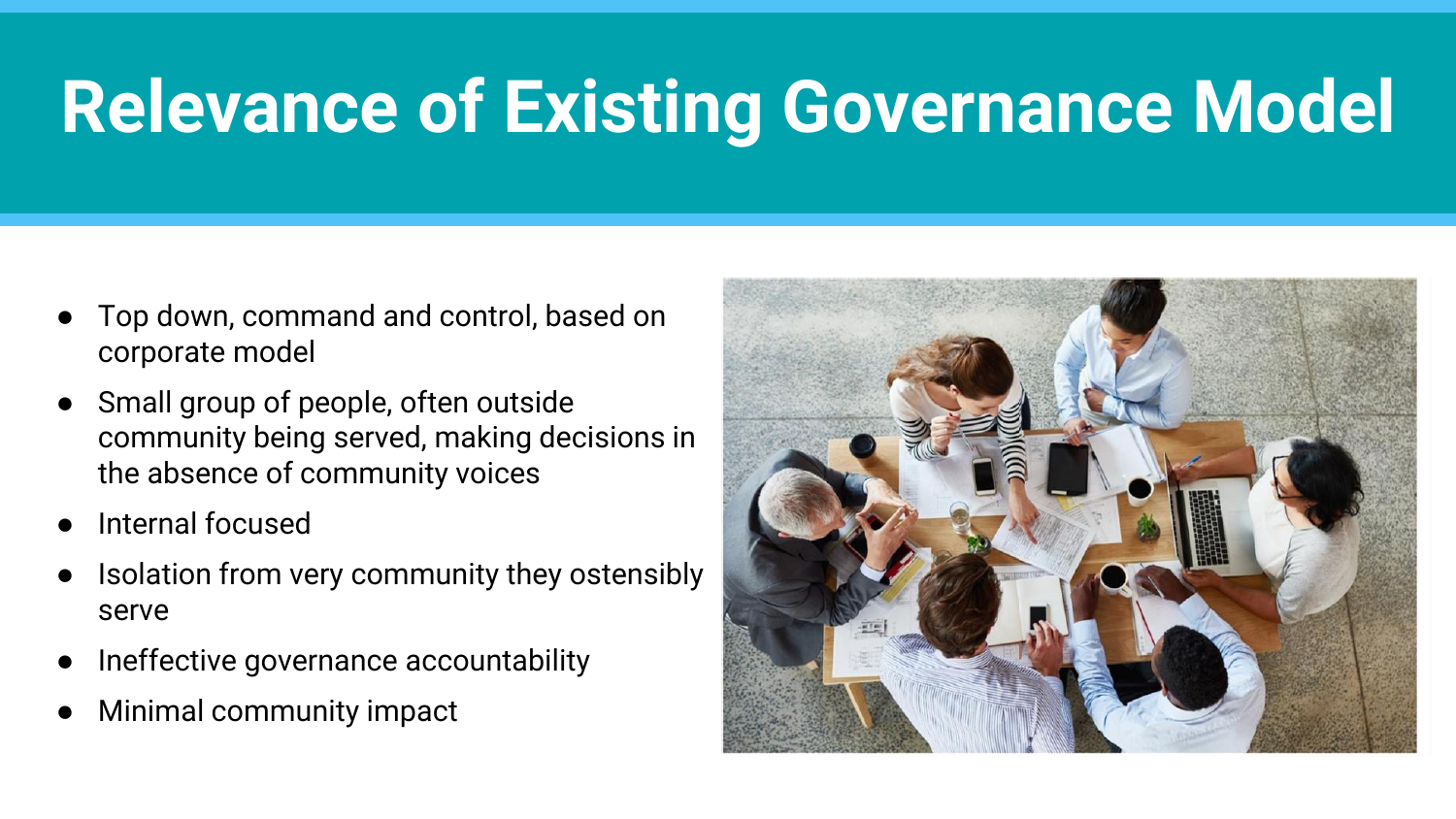## **New Approaches To Governance**

- Look beyond board of directors as sole focus of governance
- Board of directors does not equal governance
- Diversity statements are not enough
- Having 'diverse' people on a board for sake of "checking a box" or filling a quota is neither good governance nor community engagement. Moreover, progress on board diversity is very slow.
- Need to move beyond the board as the sole focus of governance to a model for the FPB sector where governance is shared with other stakeholders including community members and other stakeholders
- Need to build a governance structure where substance dictates structure and can respond to challenges of the FPB sector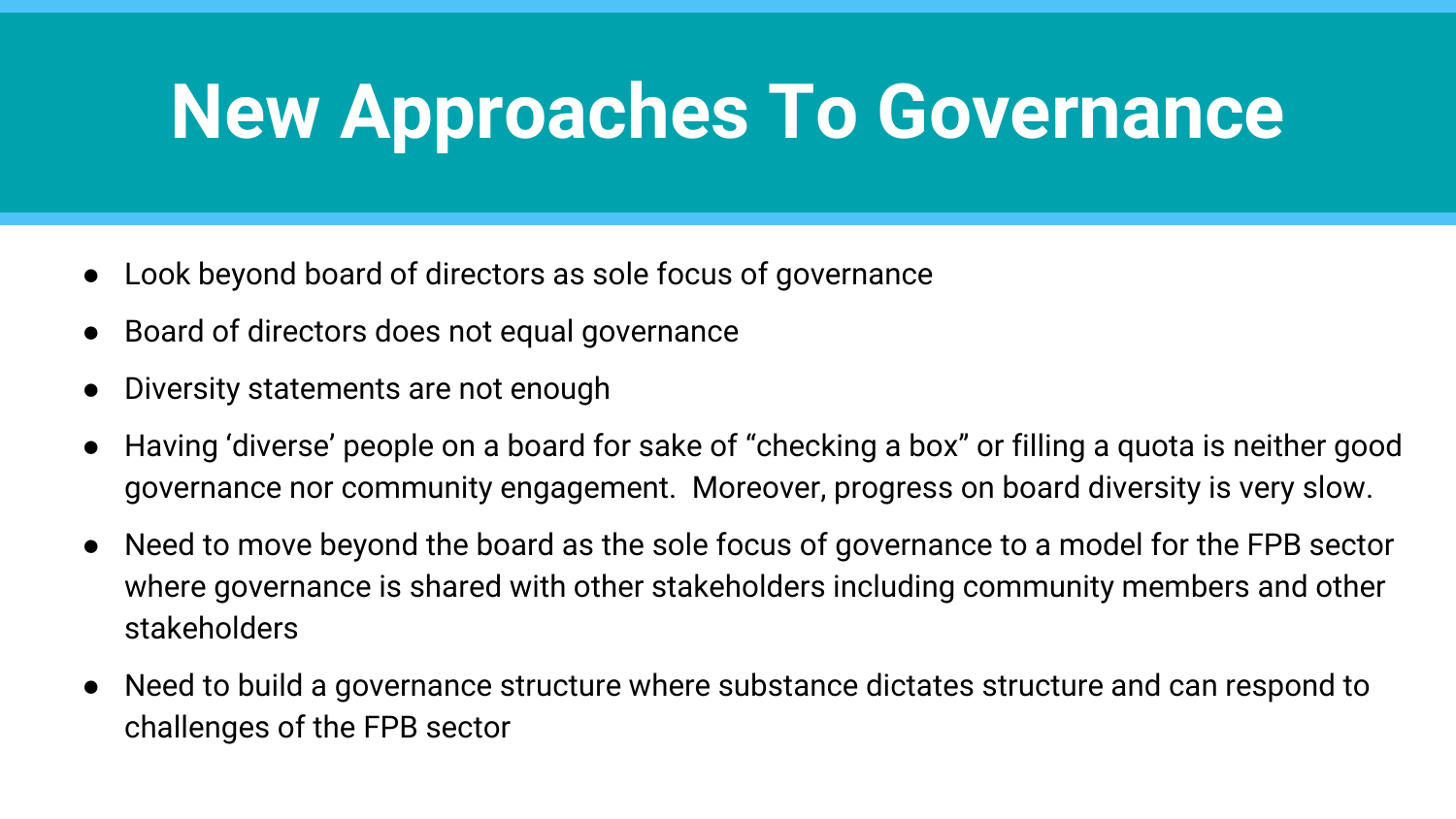## **Effective Community Engagement**



#### **Enables:**

- Better understanding of communities' needs
- Capacity to shape policy and decisions on issues that impact the lives of communities served
- Brings communities impacted to the table and allows them to be heard on matters that affect them; this leads to more informed decisions on matter that affect them
- Benefits the communities served and can drive social change
- Builds deeper relationships, trust, respect between FPB organizations and the communities served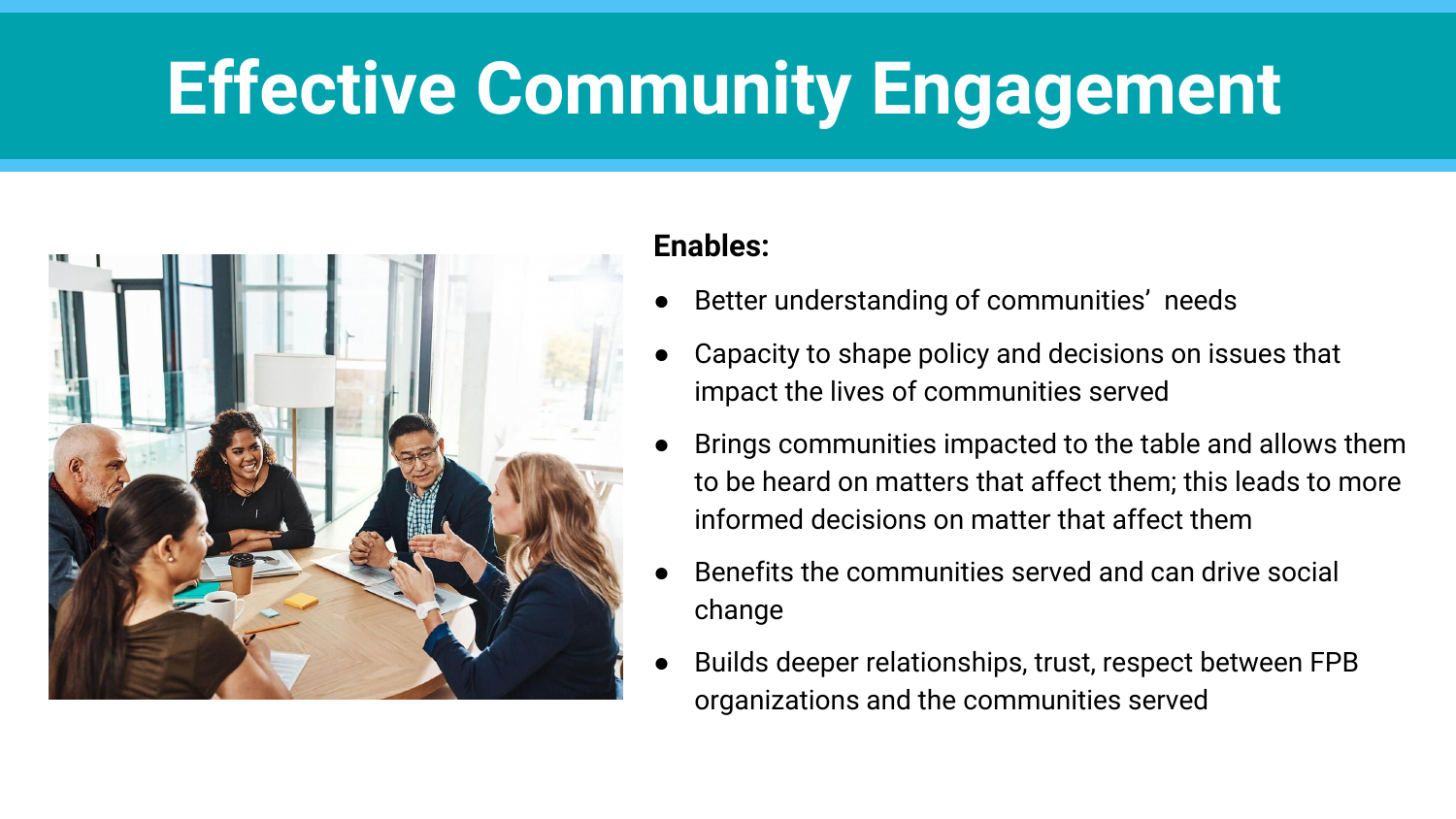# **Effective Community Engagement** *(cont'd)*

#### **Community Engagement Governance Project in US**

- National network of practitioners and researchers in the US initiated a framework which can be adapted to each organization's circumstances where:
- Responsibility for governance shared by key stakeholders, including constituents, community members, funders, staff, and board of directors
- Helps organizations and networks become more responsive to community needs, more adaptive to a changing environment, effective community impact
- Larger number of active stakeholders results in more person power, with increased responsiveness and impact, and more credibility with funders

*"Not everything that is faced can be changed, but nothing can be changed until it is faced."*

- *James Baldwin -*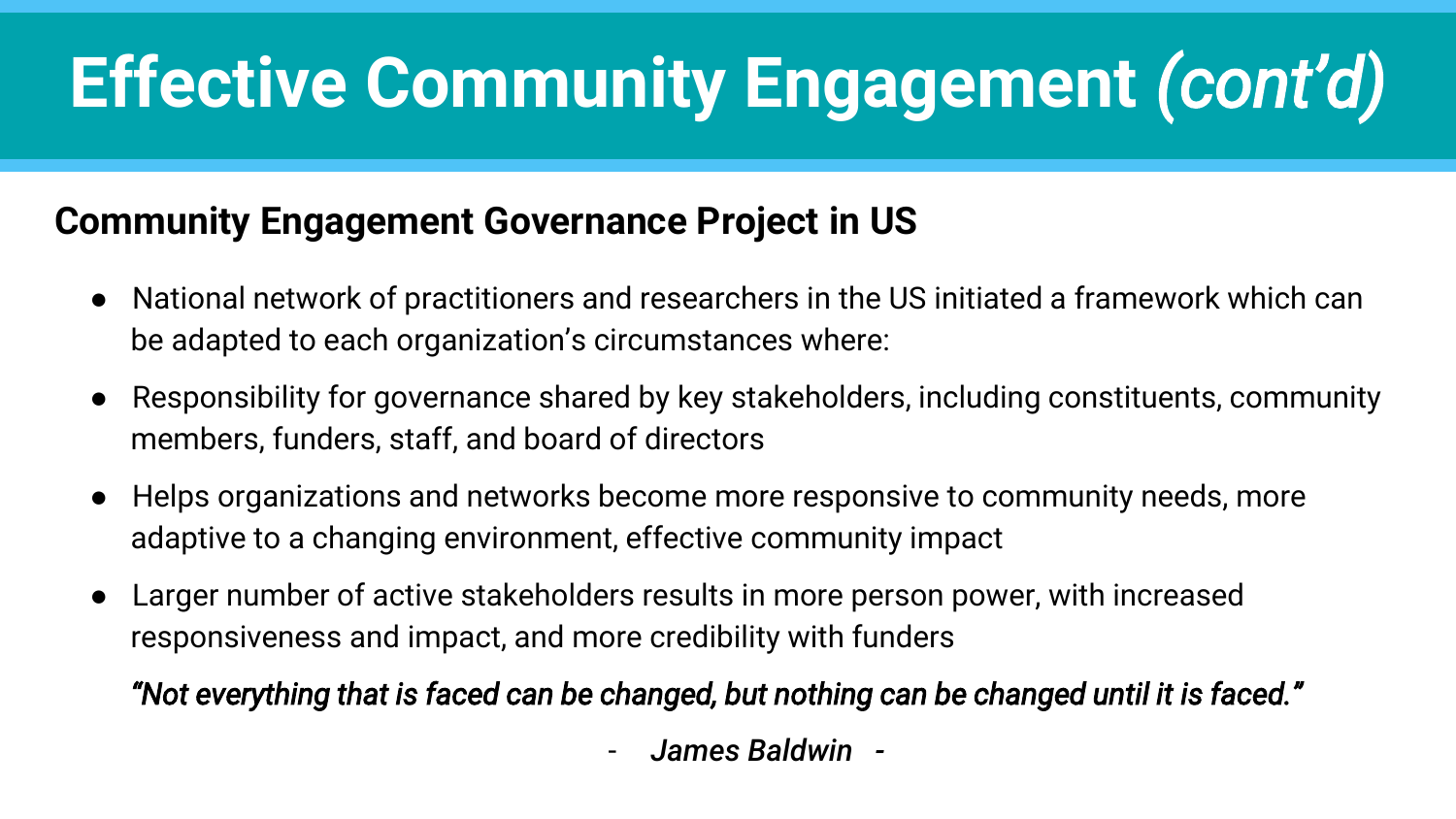#### **Roles & Responsibilities**

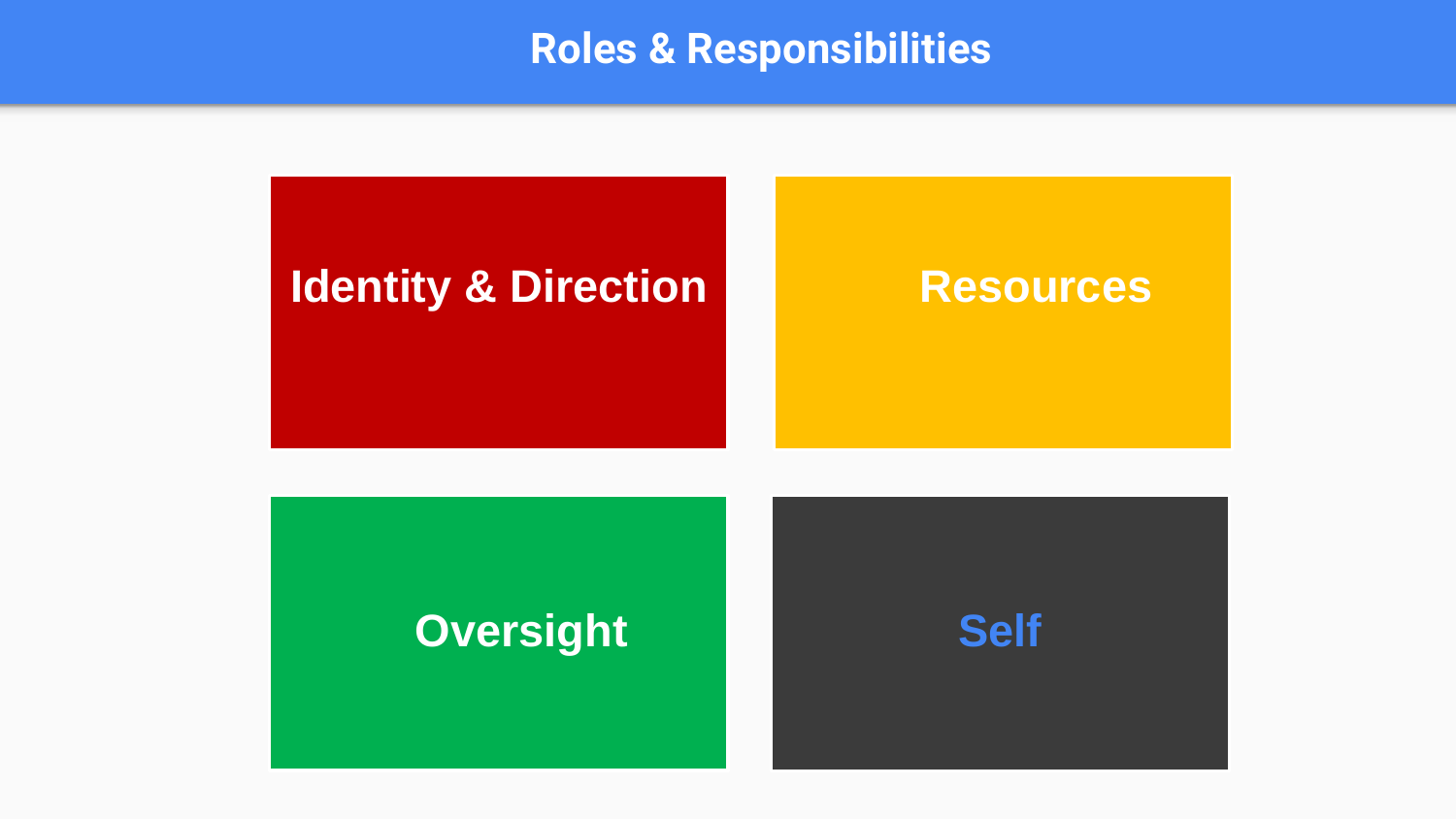#### **Three Governance Mindsets**

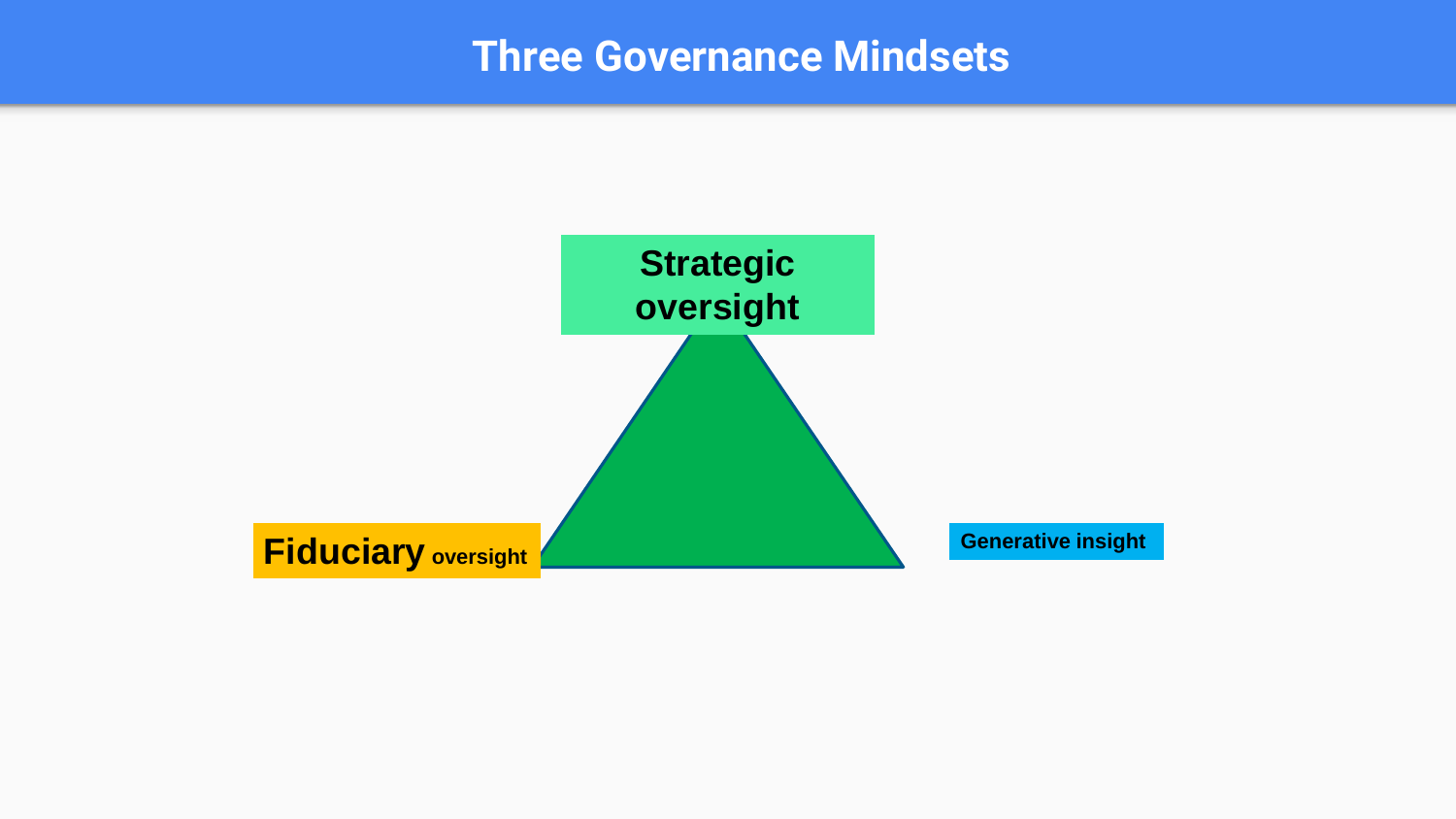#### **Spectrum – Community Engagement**